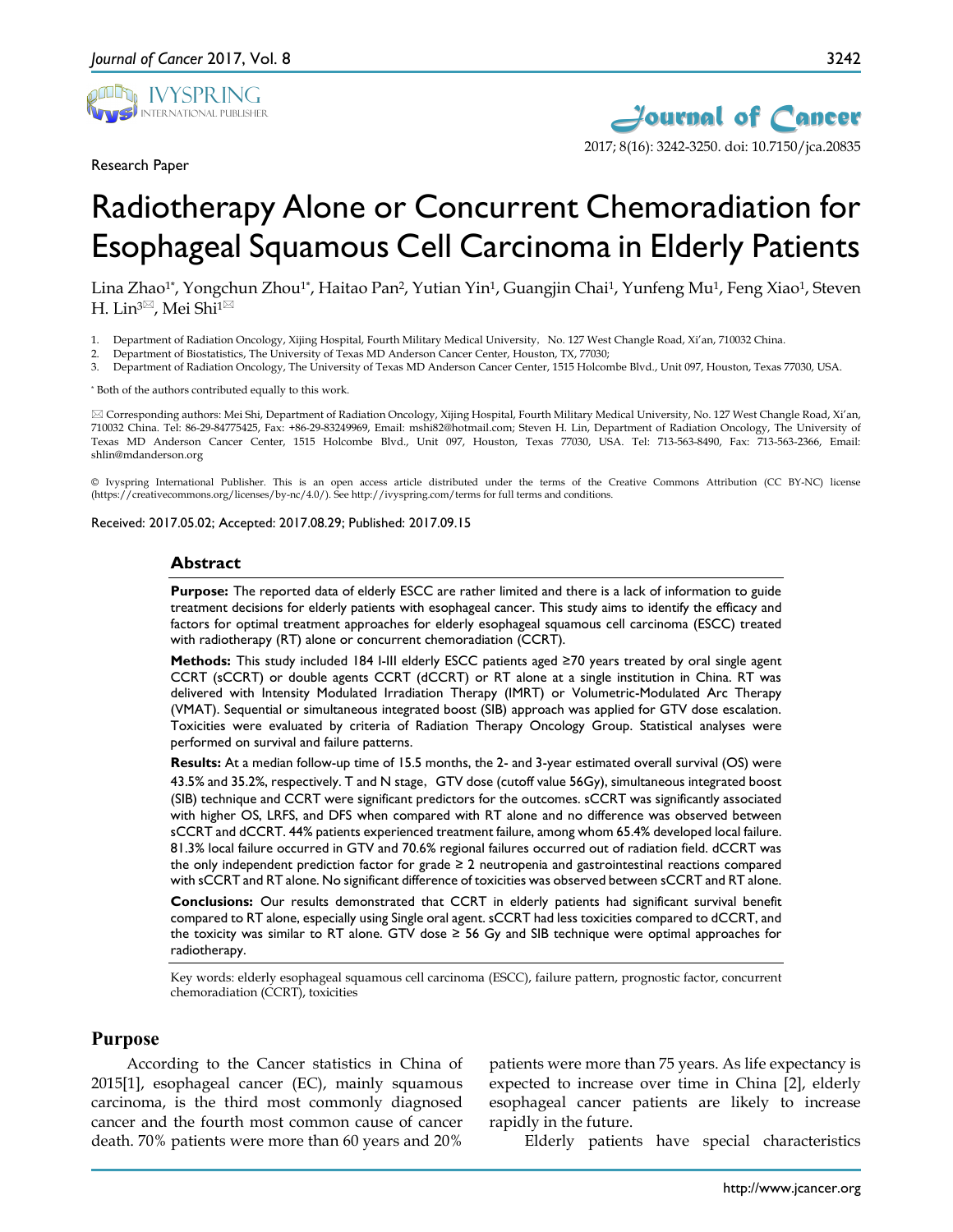including poor physiologic status and competing comorbidities, and therefore considerations should be taken into account including age, functional status, risk of treatment-related morbidities, life expectancy, and personal preference in making treatment decisions [3]. Due to medical comorbidities and advanced age, many elderly patients with localized esophageal squamous cell carcinoma (ESCC) are not fit for surgical resection. National comprehensive Cancer Network (NCCN) Clinical Practice Guideline has recommended 50–50.4 Gy definitive radiotherapy (RT) plus double agents chemotherapy (Fluoropyrimidine or taxane based) and the clinical tumor volume (CTV) should include coverage of elective nodal regions (Elective Nodal Irradiation, ENI) for patients unfit for surgery. However, due to underrepresentation of elderly patients in clinical trials, it is uncertain if these recommendations are fitting for patients older than 70 years of age.

Some literatures have supported that elderly patients could benefit from double agents based concurrent chemoradiotherapy (CCRT) [3-7]. Because substantially more toxicities could result from double chemotherapy agents CCRT (dCCRT) [8, 9], some studies use oral capecitabine or S-1 to replace infusional fluorouracil had shown excellent safety and efficacy results [10-12]. Single chemotherapy agents CCRT(sCCRT)with S-1 also have shown promising results [2].

However, many of these studies reflect small retrospective samples using somewhat heterogeneous treatment approaches, making them less useful in determining optimal CCRT/RT approaches. We have embarked on this study to address the definitive treatment approach in a large cohort of elderly Chinese ESCC patients aged ≥70 years using modern radiotherapy approaches.

# **Materials and methods**

# **Patients and pretreatment evaluations**

We have included 184 consecutive elderly EC patients who have received definitive CCRT/RT in Xijing Hospital between January 2010 and December 2014. All patients were ≥70 years and had ESCC, no distant metastasis at presentation and no anticancer treatment history. All cases were staged by the seventh edition of the American Joint Committee on Cancer (AJCC). Patients and treatment characteristics across different treatment modalities were summarized in Table 1. Pretreatment evaluations included blood routine and biochemistry test, barium swallow X-ray, upper endoscopy and endoscopic ultrasonography (EUS), contrast-enhanced chest and abdomen computed tomography (CT) and

ultrasonography of the neck. Magnetic resonance imaging (MRI), positron emission tomographycomputed tomography (PET-CT) and bone scan were used when clinically needed. This study was approved by the ethics committee of Xijing Hospital.

# **Radiotherapy**

Radiation therapy was delivered with IMRT or VMAT. Four-dimensional CT images were obtained in all patients with distal esophageal cancer and cases with tumor motion >1cm to allow tumor motion to be taken into consideration for treatment planning. Definition of Involved Field Irradiation (IFI) and definition of Elective Nodal Irradiation (ENI) were shown in (Supplemental figure 1A-D). The prescribed doses were 50-70 Gy to the PTV for PGTVt and PGTVnd in 25 to 35 fractions and 45-54Gy for PCTVt and PCTVnd, respectively. Sequential (dose per fraction range: 1.8-2Gy) or simultaneous integrated boost (SIB) approach (dose per fraction range: 2-2.2 Gy) was applied for GTV and GTVnd dose escalation. The treatment was delivered on consecutive weekdays with a break on intervening weekend days if applicable.

# **Chemotherapy regimes**

47.7% patients received sCCRT including capecitabine or S1 alone, and dCCRT including cisplatin plus capecitabine or S1. The choice of chemotherapy was based on multidisciplinary team decision and patients' preference. No patients received induction or adjuvant chemotherapy.

# **Follow-up evaluations**

All patients were followed up every 3 months in the first 2 years and every 6 months thereafter. Each follow-up included a physical examination, routine blood count and chemistries, barium swallow, ultrasonography of neck and abdomen, and contrast enhanced CT scans of the neck and thorax. Endoscopy with or without biopsy was recommended every 6 months or as clinically indicated. Radiotherapyrelated toxicities were evaluated and scored based on the scoring criteria of the Radiation Therapy Oncology Group.

# **Definition of treatment failure**

Treatment failure was determined by pathological evidence or progression in serial posttreatment images including barium swallow, CT scans, PET-CT scans, and endoscopic evaluations. Local and regional failure was defined as the persistence or recurrence of the primary tumor or regional lymph nodes, respectively. Distant metastatic failure was defined as metastasis to any site beyond the primary tumor and regional lymph nodes. Failure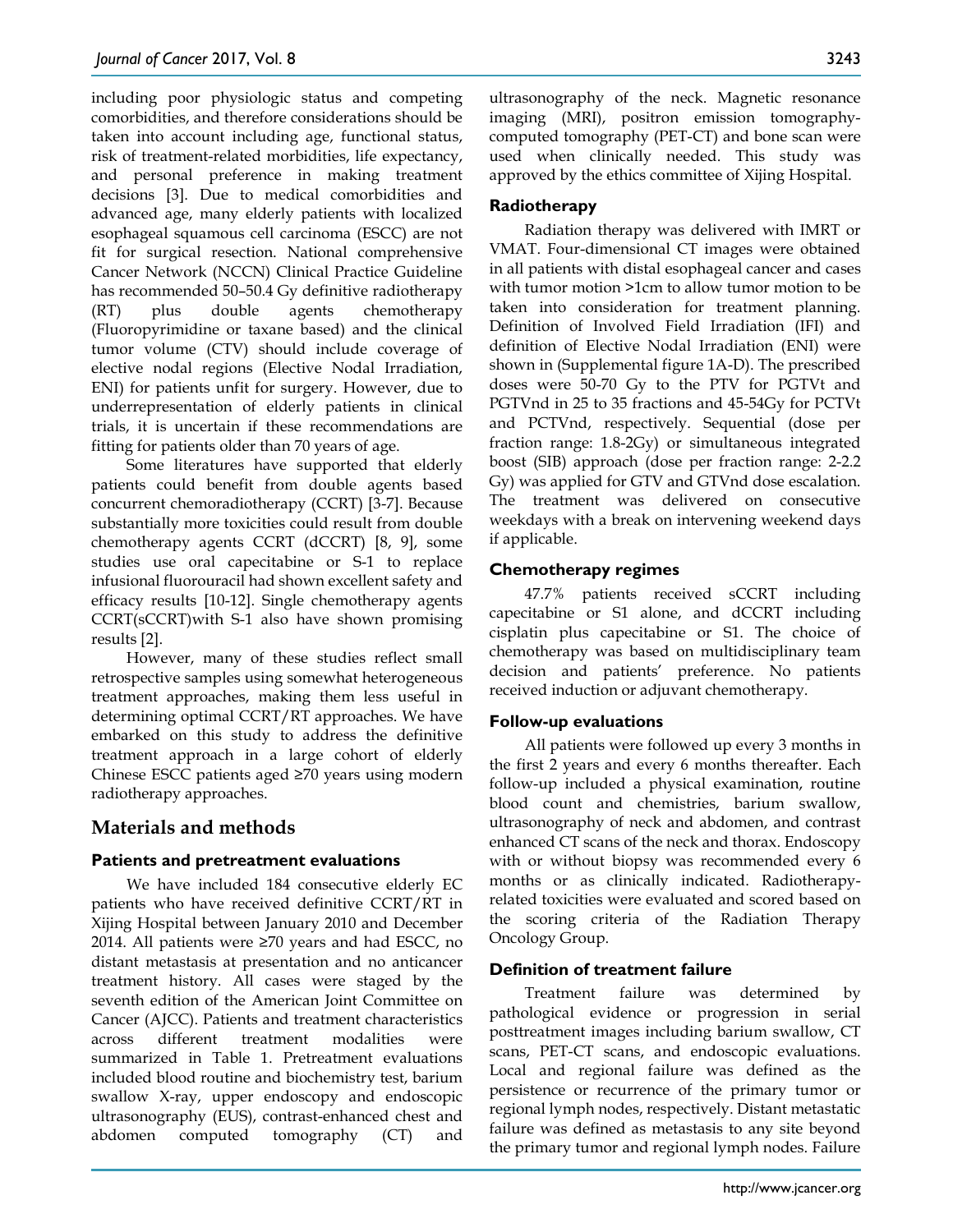location (PGTV, PCTV, or outside the radiation field) was identified by fusing current image with CT scan of the treatment plan.

| Characteristics             | No. of patients (%) |                  |                  | $x^2$  | ${\bf P}$          |
|-----------------------------|---------------------|------------------|------------------|--------|--------------------|
|                             | RT alone            | Single agent CRT | Double agent CRT |        |                    |
| Age (years)                 |                     |                  |                  | 29.898 | < 0.001a           |
| < 75                        | 27 (27.6%)          | 38 (54.3%)       | 15 (93.8%)       |        |                    |
| $\geq 75$                   | 71 (72.4%)          | 32 (45.7%)       | $1(6.2\%)$       |        |                    |
| Sex                         |                     |                  |                  | 6.692  | 0.035 <sub>b</sub> |
| Male                        | 54 (54.5%)          | 52 (74.3%)       | 11 (68.8%)       |        |                    |
| Female                      | 44 (45.5%)          | 18 (25.7%)       | 5(31.2%)         |        |                    |
| Smoking (pack years)        |                     |                  |                  | 4.745  | 0.093              |
| < 20                        | 74 (74.7%)          | 47 (67.1%)       | $8(50.0\%)$      |        |                    |
| $\geq 20$                   | 24 (25.3%)          | 23 (32.9%)       | $8(50.0\%)$      |        |                    |
| Alcohol                     |                     |                  |                  | 3.564  | 0.168              |
| Not heavy drinking          | 92 (92.9%)          | 61 (87.1%)       | 13 (81.3%)       |        |                    |
| Heavy drinking              | $6(7.1\%)$          | 9(12.9%)         | 3(18.7%)         |        |                    |
| Comorbidities               |                     |                  |                  | 1.240  | 0.538              |
| No                          | 55 (55.6%)          | 44 (62.9%)       | $8(50.0\%)$      |        |                    |
| Yes                         | 43 (44.4%)          | 26 (37.1%)       | $8(50.0\%)$      |        |                    |
| ECOG performance status     |                     |                  |                  | 4.285  | 0.117              |
| $0 - 1$                     | 85 (85.9%)          | 63 (90.0%)       | $16(100.0\%)$    |        |                    |
| $2 - 3$                     | 13 (14.1%)          | $7(10.0\%)$      | $0(0.0\%)$       |        |                    |
| Weight loss before therapy  |                     |                  |                  | 6.019  | 0.049 <sub>b</sub> |
| $< 5\%$                     | 55 (55.6%)          | 52 (74.3%)       | 11 (68.8%)       |        |                    |
| $\geq 5\%$                  | 43 (44.4%)          | 18 (25.7%)       | 5(31.2%)         |        |                    |
| Weight loss during therapy  |                     |                  |                  | 4.727  | 0.094              |
| $< 5\%$                     | 73 (73.7%)          | 61 (87.1%)       | 13 (81.3%)       |        |                    |
| $\geq 5\%$                  | 26 (26.3%)          | $9(12.9\%)$      | 3(18.7%)         |        |                    |
| Primary tumor location      |                     |                  |                  | 0.581  | 0.748              |
| Upper-middle                | 47 (47.5%)          | 32 (45.7%)       | $9(56.3\%)$      |        |                    |
| Middle-lower                | 51 (52.5%)          | 38 (54.3%)       | 7 (43.7%)        |        |                    |
| Primary tumor length        |                     |                  |                  | 0.619  | 0.734              |
| < 6.5cm                     | 33 (33.3%)          | 25 (35.7%)       | 7(43.7%)         |        |                    |
| $\geq 6.5$ cm               | 65 (66.7%)          | 45 (64.3%)       | 9(56.3%)         |        |                    |
| AJCC stage                  |                     |                  |                  | 3.034  | 0.219              |
| $I-II$                      | 17 (17.2%)          | 20 (28.6%)       | $4(25.0\%)$      |        |                    |
| Ш                           | 81 (82.8%)          | 50 (71.4%)       | 12 (75.0%)       |        |                    |
| T stage                     |                     |                  |                  | 3.462  | 0.177              |
| $1 - 2$                     | 12 (12.1%)          | 16 (22.9%)       | 2(12.5%)         |        |                    |
| $3-4$                       | 86 (87.9%)          | 54 (77.1%)       | 14 (87.5%)       |        |                    |
| N stage                     |                     |                  |                  | 4.646  | 0.098              |
| $1-2$                       | 51 (52.5%)          | 48 (68.6%)       | 9(56.3%)         |        |                    |
| $3 - 4$                     | 47 (47.5%)          | 22 (31.4%)       | 7 (43.7%)        |        |                    |
| Radiotherapy technique      |                     |                  |                  | 2.095  | 0.351              |
| <b>IMRT</b>                 | 60(60.6%)           | 39 (55.7%)       | 12 (75.0%)       |        |                    |
| <b>VMAT</b>                 | 38 (39.4%)          | 31 (44.3%)       | $4(25.0\%)$      |        |                    |
| CTVnd delineation           |                     |                  |                  | 2.150  | 0.341              |
| IFI                         | 72 (72.7%)          | 58 (82.9%)       | 12 (75.0%)       |        |                    |
| ENI                         | 26 (27.3%)          | 12 (17.1%)       | $4(25.0\%)$      |        |                    |
| Dose boost schemes          |                     |                  |                  | 2.611  | 0.271              |
| No SIB                      | 34 (34.3%)          | 28 (40.0%)       | 3(18.7%)         |        |                    |
| <b>SIB</b>                  | 64 (65.7%)          | 42 (60.0%)       | 13 (81.3%)       |        |                    |
| Fraction dose (Gy)          |                     |                  |                  | 0.917  | 0.632              |
| $\leq 2$                    | 57 (57.6%)          | 36 (51.4%)       | $8(50.0\%)$      |        |                    |
| > 2                         | 41 (42.4%)          | 34 (48.6%)       | $8(50.0\%)$      |        |                    |
| Radiation dose for GTV (Gy) |                     |                  |                  | 1.208  | 0.547              |
| < 56                        | 15 (15.2%)          | 11 (15.7%)       | $1(6.2\%)$       |        |                    |
| $\geq 56$                   | 83 (84.8%)          | 59 (84.3%)       | 15 (93.8%)       |        |                    |
| Radiation dose for CTV (Gy) |                     |                  |                  | 2.315  | 0.314              |
| < 50                        | 17 (17.2%)          | 10 (14.3%)       | 5(31.2%)         |        |                    |
| $\geq 50$                   | 81 (82.8%)          | 60 (85.7%)       | 11 (68.8%)       |        |                    |

Abbreviations: ECOG, eastern cooperative oncology group; IMRT, intensity-modulated radiotherapy; VMAT, volumetric-modulated arc therapy; GTV, gross tumor volume; CTV: clinical target volume; IFI, involved field irradiation; ENI, elective nodal irradiation; SIB, simultaneous integrated boost.

*p* values less than 0.05 are highlighted in bold.

<sup>a</sup> There were significant difference among the three groups.

 $^{\rm b}$  There were significant difference between RT alone and Single agent CRT group.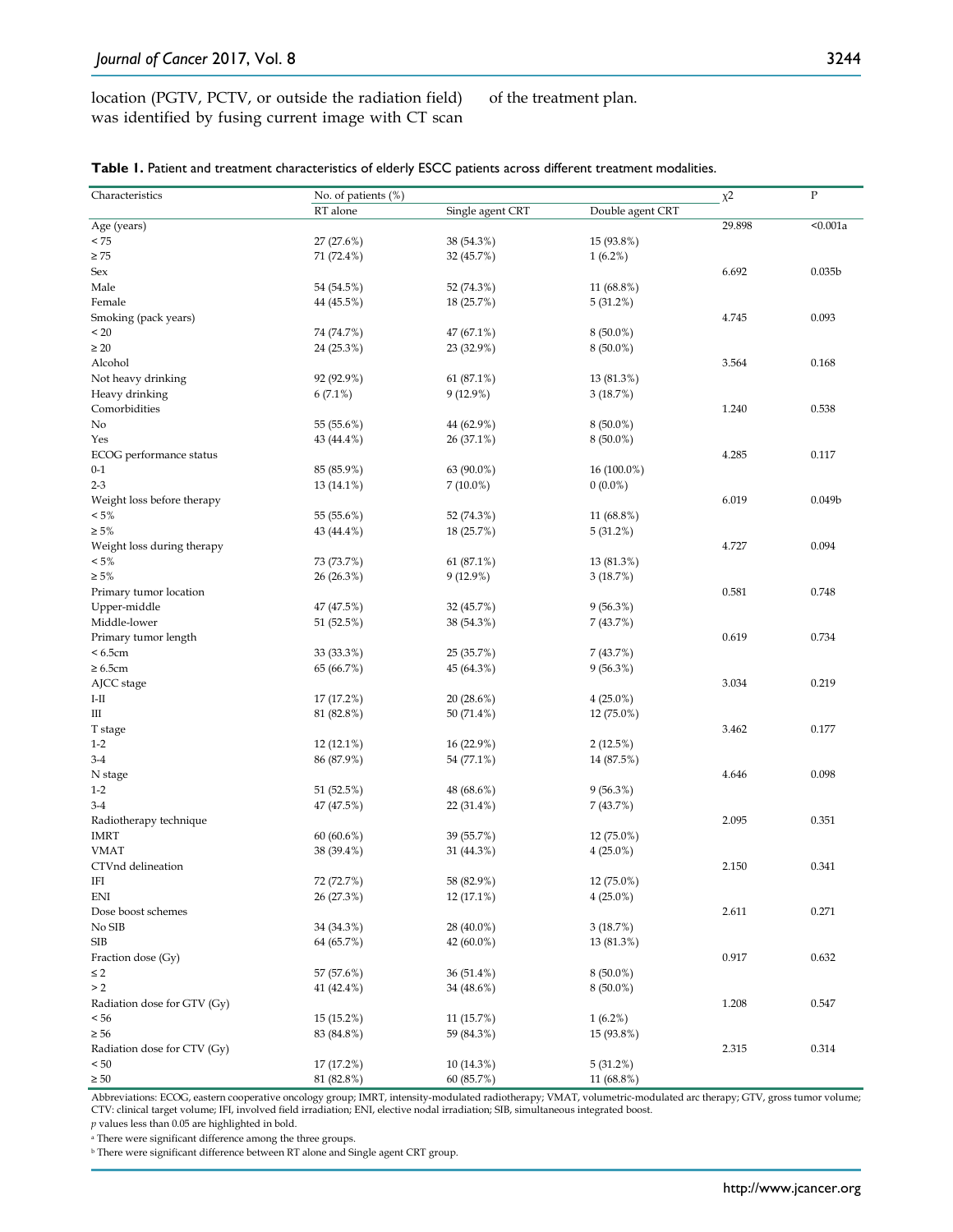#### **Statistical analysis**

All radiation doses were converted into the equivalent dose in 2 Gy fraction (EQD2), using an α/β=10 and calculated using the prescribed dose×(10+ dose per fraction)/12. Distant failure was defined as the metastasis beyond the primary tumor and regional lymph nodes station. Overall survival (OS), loco-regional failure-free survival (LRFFS), distance metastasis free survival (DMFS), and progression-free survival (PFS), were defined as the time from the first date of therapy until the date of death, local-regional failure, distant metastasis and tumor progression respectively. And they were calculated by Kaplan-Meier method. The log-rank tests were also used for univariate analyses to select potential prognostic factors. We used *p* value less than 0.10 as cutoff to screen the factors for the subsequent multivariate analyses. Cox proportional hazard model was used for multivariate analysis. Continuous variables were dichotomized by cut-off values which were identified by receiver operating characteristic curves or based on clinical significance. Chi-square tests, Univariate and multivariate logistic regression analyses were also conducted to study any possible differences of treatment-related toxicities. All statistical analyses were performed using SPSS 18.0 (SPSS, Chicago, IL, USA) software.

# **Results**

#### **Patients' characteristics**

Patient and treatment characteristics across three different treatment modalities were mostly well balanced, except that younger patients tended to get dCCRT or sCCRT, male patients and those with weight loss < 5.0% before therapy tended to receive sCCRT compared with RT alone (Table 1). The median age was 76 years (range, 70-91). 71.3% had stage III disease. The patients were treated by either IMRT or VMAT. The median EQD2 dosefor GTV was 61.6 Gy (range, 50-70 Gy).

#### **Treatment efficacy**

The median follow-up time was 15.5 months (interquartile range 8.0-25.4 months), The 2- and 3-year estimated OS, LRFFS, DMFS and PFS were 43.5%, 60.5%, 79.9% and 34.6%, and 35.2%, 58.5%, 77.8% and 29.4%, respectively (Figure 1). A total of 72 patients (39.1%) were alive at the end of the study period with a median follow-up duration of 24.0 months (interquartile range 18.8-38.5months). Median OS time was 18.6 months in this study.



#### **Prognostic analysis**

Results of the univariate analyses for screening potential significant factors were shown in Supplement Table 1. Of these factors, concurrent chemotherapy led to significant better OS and PFS (*p* value<0.001). Although no significant difference was found between sCCRT and dCCRT in relation to outcomes, sCCRT was significantly associated with higher OS, LRFS, and DFS when compared with RT alone, which was shown in Figure 2.

Multivariate analyses showed that T stage, N stage, GTV EQD2 dose (cutoff value 56Gy) and CCRT were significant predictors for OS, N stage and CCRT were significant predictors for LRFFS, N stage was also predictive of DMFS and T stage, N stage, SIB technique and CCRT could predict PFS significantly (table 2).

#### **Failure patterns and salvage treatment**

Failure pattern analysis and representable cases of recurrence were shown in Figure 3. Cumulatively, 81 patients (44%) experienced treatment failure and 47 (58%) failures were biopsy proven. The median time to any failure was 7.1 months (range 1.3-48.0 months). 53 (65.4%) and 17 (21.0%) patients had developed local and regional failure respectively. 8 (9.8%) patients developed both local and regional failures. The median time to local and regional failure was 11.0 months (range 1.9-53.9 months) and 8.8 months (range 1.5-20.7 months), respectively. 81.3% local failure occurred in PGTVt (43/53), and the others were located in PCTV (9.4%, 5/53) and out of field (9.4%, 5/53), respectively. 70.6% occurred out of radiation field (12/17), among whom 91.7% received IFI (11/12). The other regional failures were located in PGTVnd (5.9%, 1/17) and PCTV (23.5%, 4/17) respectively. sCCRT has significantly higher LRFFS compared with RT alone  $(69.6\% \text{ vs } 52\%, \text{ p=0.05}).$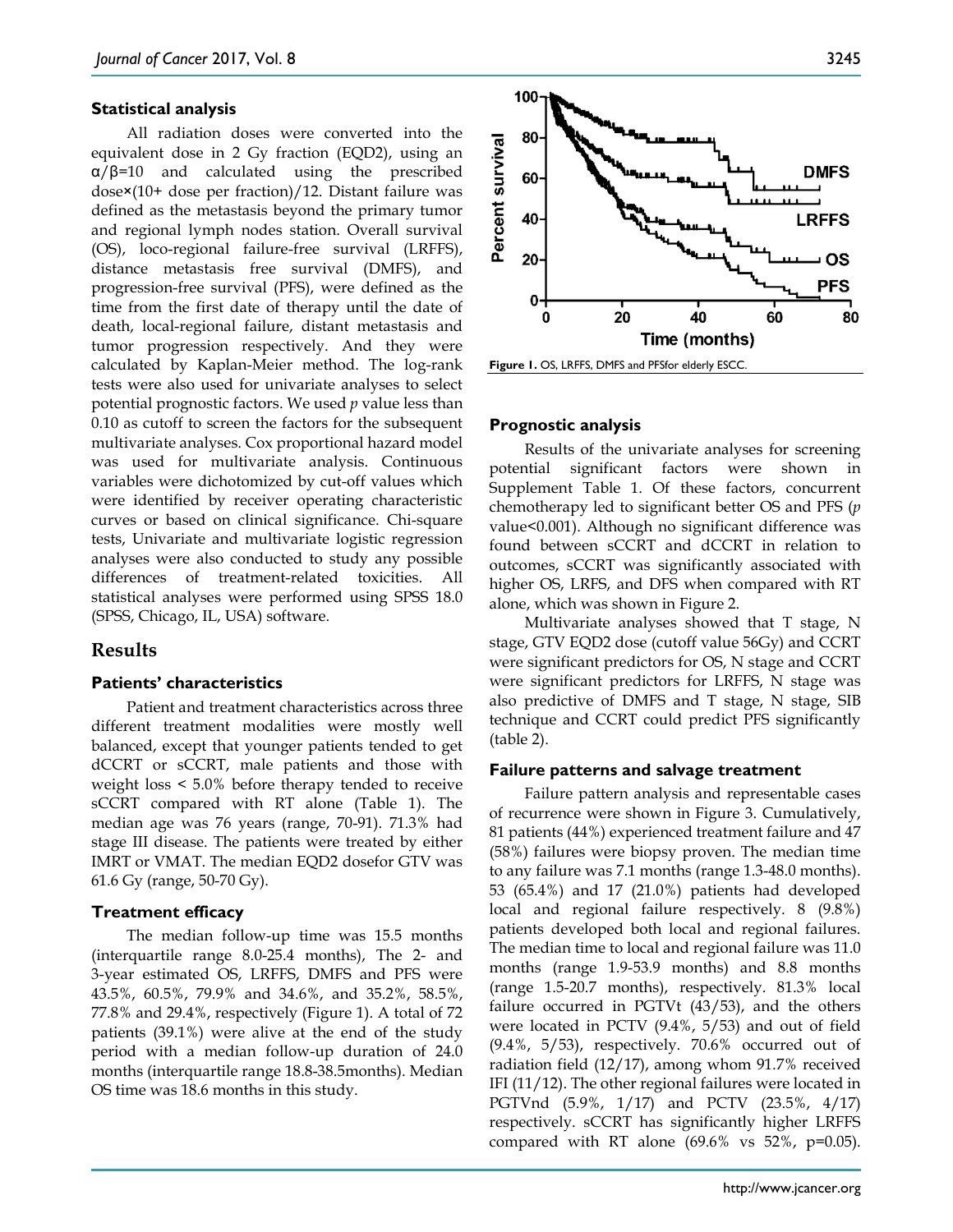Distant metastasis was noted in 30 (37.0%) patients. The median time to distant metastasis was 10.9 months (range 1.6-54.5 months). The most common metastasis sites were lung (12/30, 40.0%), liver (12/30, 40.0%), bone (8/30, 26.7%) and lower abdomen lymph nodes (2/30, 6.7%), and 4(13.3%) patients had multiple metastases.

Among 81 patients with treatment failure, 9 patients (11.1%) received salvage or palliative radiotherapy, among whom 2 received irradiation to the esophageal lesion, 4 received irradiation to the regional lymph nodes, 1 received irradiation to both esophageal lesion and regional lymph nodes and 1 received irradiation to the regional lymph nodes and stereotactic body radiation therapy to the oligometastatic lesions of the lung. At the end of the study period, 3 patients were still alive and the mean survival time for these patients were 26 months.

**Table 2.** Multivariateanalysis of prognostic factorson treatment resultsfor elderly EC.

| Endpoint        | Prognostic factors                           | Multivariateanalysis |                        |  |
|-----------------|----------------------------------------------|----------------------|------------------------|--|
|                 |                                              | P                    | HR $(95\%CI)$          |  |
| 3yOS            | T stage (1-2vs3-4)                           | 0.039                | 2.205(1.041-4.672)     |  |
|                 | N stage $(0-1\nu s2-3)$                      | < 0.001              | $3.093(1.861 - 5.140)$ |  |
|                 | GTV dose (< $56Gy$ $vs \geq 56Gy$ )          | 0.020                | $0.475(0.254 - 0.889)$ |  |
|                 | Concurrent chemotherapy (No vs Yes)          | 0.001                | $0.413(0.249 - 0.686)$ |  |
| <b>3y LRFFS</b> | N stage $(0-1\nu s2-3)$                      | < 0.001              | 3.815 (1.959-7.432)    |  |
|                 | Concurrent chemotherapy (No vs Yes)          | 0.033                | $0.489(0.254 - 0.943)$ |  |
| 3y DMFS         | N stage( $0-1\nu s2-3$ )                     | 0.035                | 2.252 (1.060-4.782)    |  |
| 3v PFS          | T stage (1-2vs3-4)                           | 0.028                | 1.971 (1.076-3.613)    |  |
|                 | N stage $(0-1\nu s2-3)$                      | < 0.001              | 2.642 (1.829-3.816)    |  |
|                 | Dose boost schemes (sequential boost vs SIB) | 0.010                | $0.608(0.416 - 0.889)$ |  |
|                 | Concurrent chemotherapy (No vs Yes)          | 0.001                | $0.537(0.370 - 0.780)$ |  |

Abbreviations: OS, overall survival; LRFFS, local-regional failure-free survival; DMFS,distance metastasis free survival; PFS, progression-free survival; HR, hazard ratio; 95% CI, 95% confidence interval.

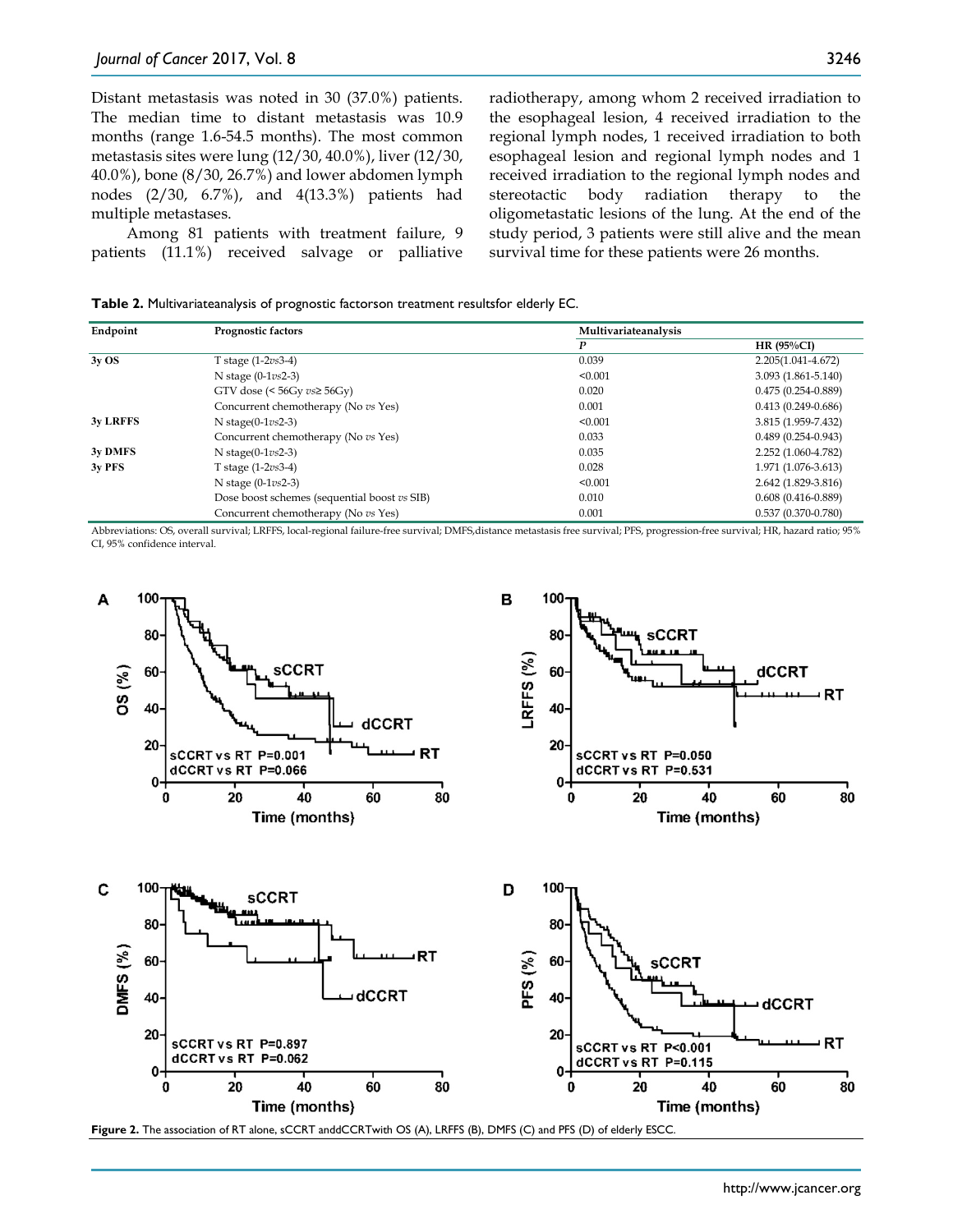#### **Table 3.** Treatment related toxicities.

|                           | RT alone  |                | Single agent CRT |                | Double agents' CRT |                | $x^2$  |          |
|---------------------------|-----------|----------------|------------------|----------------|--------------------|----------------|--------|----------|
| <b>Toxicities</b>         | Grade 0-1 | $\geq$ Grade 2 | Grade 0-1        | $\geq$ Grade 2 | Grade 0-1          | $\geq$ Grade 2 |        |          |
| Neutropenia               | 77(78.6)  | 21(21.4)       | 53(75.7)         | 17(24.3)       | 6(37.5)            | 10(62.5)       | 10.602 | 0.005a   |
| Thrombocytopenia          | 93(94.9)  | 5(5.1)         | 62(88.6)         | 8(11.4)        | 13(81.2)           | 3(18.8)        | 4.030  | 0.133    |
| Radiation esophagitis     | 79(80.6)  | 19(19.4)       | 59(83.3)         | 11(15.7)       | 11(68.8)           | 5(31.2)        | 1.893  | 0.388    |
| Radiation pneumonia       | 91(92.9)  | 7(7.1)         | 67(95.7)         | 3(4.3)         | 15(93.8)           | 1(6.2)         | 0.619  | 0.734    |
| Gastrointestinal reaction | 94(95.9)  | 4(4.1)         | 66(94.3)         | 4(5.7)         | 6(37.5)            | 10(62.5)       | 32.605 | < 0.001b |

p values less than 0.05 were highlighted in bold.

a: Double agentsvs Single agent CRT, P = 0.003; Double agents' CRT VS RT alone, P = 0.002

b: Double agents VS Single agent CRT, P < 0.001; Double agents' CRT VS RT alone, P< 0.001



#### **Toxicities**

The most commonly observed acute toxicity included radiation esophagitis, radiation pneumonitis, thrombocytopenia, leucopenia and gastrointestinal reactions, which were mainly mild or asymptomatic for RT alone and sCCRT group (grade 0-1). For CCRT group, the incidence of Grade  $\geq 2$ neutropenia (62.5% vs 37.5%) and gastrointestinal reactions (62.5% vs 37.5%)were slightly higher when compared with grade 0-1 toxicities. There were no treatment-related deaths. For the whole group, the incidence of grade 3-4 esophagitis, leucopenia, thrombocytopenia, nausea and vomiting and radiation pneumonitis were 1.6% (3/184), 6.0% (11/184, 1 for grade 4), 2.7% (5/184, 1 for grade 4), 1.1% (2/184) and 1.6% (3/184), respectively.

There was no significant difference among three treatment groups with respect to Grade 0-1 toxicities (*p*=0.580). However, patients treated with dCCRT developed significantly more grade  $\geq 2$  neutropenia (dCCRT vs sCCRT: 62.5% vs 24.3%, *p*=0.003; dCCRT vs RT alone: 62.5% vs 21.4%, *p*=0.002) and gastrointestinal reactions (dCCRT vs sCCRT: 62.5% vs 5.7%, *p*<0.001; dCCRT vs RT alone: 62.5% vs 4.1%, *p*<0.001) than patients who received sCCRT and RT alone. Although grade  $\geq$  2 thrombocytopenia in sCCRT was higher than that of RT alone (11.4% vs 5.1%), no significant difference was observed between these two treatment modalities (Table 3). Furthermore, we did logistic regression analysis and found dCCRT was the only independent prediction factor for grade  $\geq 2$  neutropenia and gastrointestinal reactions. All the other factors, including radiation dose and treatment volumes, could not show effect on the toxicities (supplementary table 1 and 2).

#### **Discussion**

This is a large single-institution series which focused on 184 stage 1-IIIESCC patients aged  $\geq 70$ years treated with definitive CCRT or RT alone. Our results confirmed that CCRT had significant survival benefit compared to RT alone, with similar efficacy whether chemotherapy was administered as single or double agents. Although the tradeoff of increased acute toxicities of concurrent chemotherapy was seen, sCCRT had less toxicities compared to dCCRT, and the toxicity was nearly equivalent to RT alone. These data suggest that for elderly ESCC patients, sCCRT is likely the optimal approach.

The role of CCRT in elderly EC patients remained unclear. Due to poor physiologic function, medical comorbidities, advanced age, or patient preference, many older patients with localized esophageal cancer are not candidates for surgical resection [3]. Definitive chemoradiation has been established by the landmark RTOG 85-01 trial[13], demonstrating that the addition of concurrent cisplatin-based chemotherapy to conventional fractionation RT was associated with a significantly better median survival (14 versus 9 months) and five-year survival (27 versus 0 percent) than RT alone. NCCN have recommended 50–50.4 Gy RT plus concurrent double agents chemotherapy (Fluoropyrimidine or taxane based) for EC patients unfit for surgery. For elderly EC, the results of RT alone or CCRT were sporadically reported. Xu et al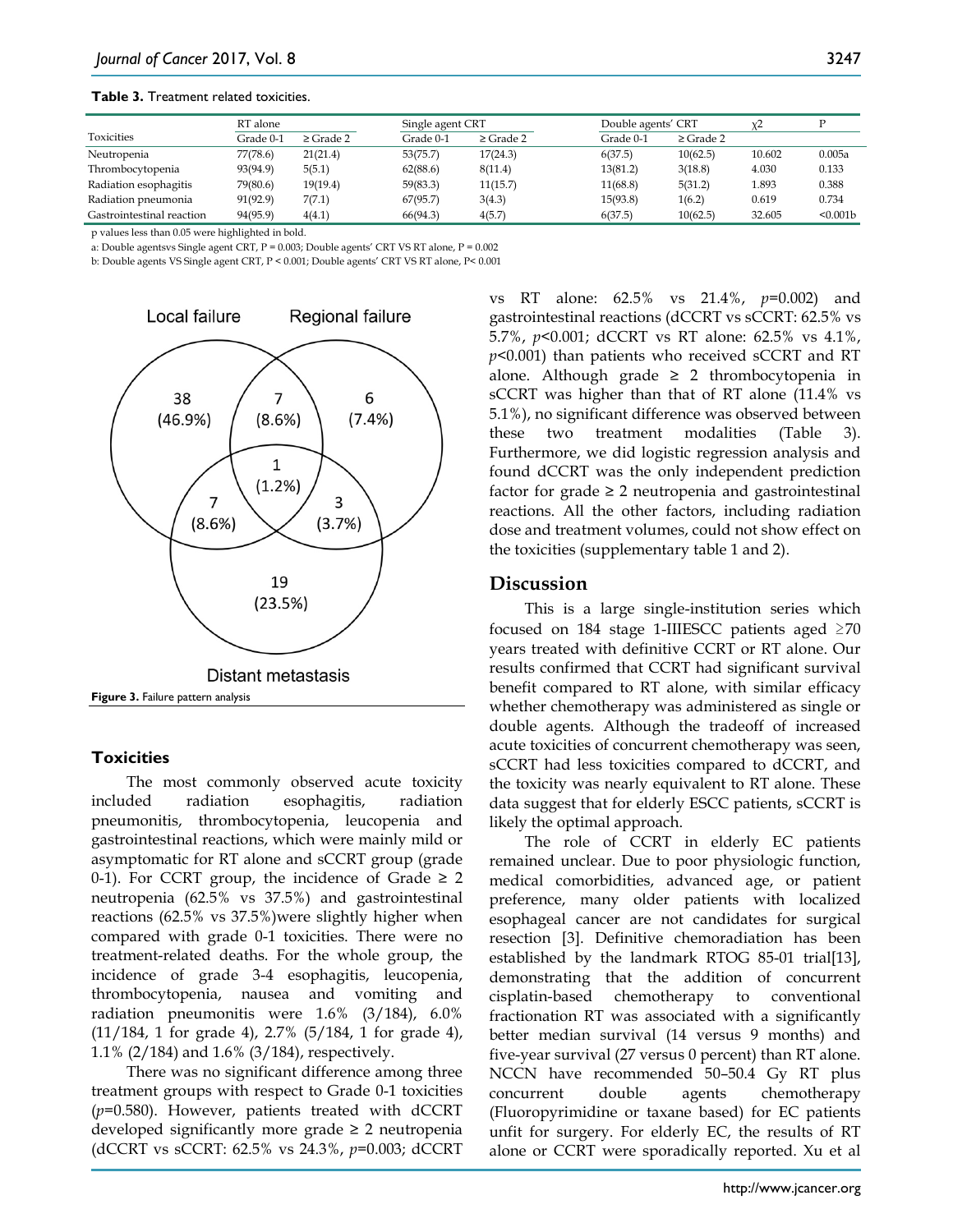reported EC patients aged >/=70 years treated with RT alone and the 3- and 5-year OS were 13.2 and 9.2%, respectively [14]. As the results were not very satisfactory compared with reported CCRT results, they suggested RT alone for elderly patients with EC did not appear to be acceptable. Another study found ESCC patients aged >70 years treated by CCRT had improved survival rates compared with RT alone, with the overall and progression-free survival in the CRT group versus the RT group were 17 months versus eight months (*P*=0.013) and 14 months versus five months (*P*=0.01), respectively[9]. Zhang et al also indicated that he 3-year OS rate was 36.1% for CCRT compared with 28.5% following RT alone (*p*=0.008). Multivariate analysis revealed that survival was significantly better in the CCRT group than RT alone group for patients  $\lt/$  = 72 years [5]. Our study also indicated that CCRT was a significant prognostic indicator for OS, LRFFS and PFS in elderly patients. These results suggested the value of CCRT in elderly EC patients still existed.

Although promising results were shown for CCRT in elderly patients, it has to be noted that more severe toxicities were related toCCRT compared with RT alone in elderly EC, especially for dCCRT. Cui et al found CCRT was one of the independent factors for radiation pneumonitis[15].Xu et al reported acute grade 3-4 esophagitis in 5.4% CCRT group and 2.7% RT group, respectively[9]. Zhang et al found that acute grade 3-4 hematological toxicity was identified in 36.9% and 14.5% in CCRT and RT alone patients, respectively  $(p = 0.001)$ . CCRT patients had more  $grade \geq 2$  esophagitis and pneumonitis than RT alone  $(52.1\% \text{ vs. } 34.5\%, \text{ p} = 0.005)$ [5]. We also found that patients treated with dCCRT developed significantly more grade  $\geq$  2 neutropenia and gastrointestinal reactions than patients who received sCCRT and RT alone. However, severe (grade 3 and 4) esophagitis was very rare (<2%) and grade 3-4 hematological toxicity was less than 10% in our study, which might be due to advanced RT technique and optimal treatment plan utilized, furthermore, we use oral capecitabine or S-1 to replaceinfusional fluorouracil in double agents regimes, which was also recommended by NCCN guideline and has been shown to be effective in some previous studies [10-12].These results suggested that dCCRT should be given to patients with caution and should be used in highly selected elderly patients.

Owing to the toxicities of dCCRT, sCCRT attracted more and more attention aiming at decreasing the toxicities without compensating efficacies. A phase I trial reported oral S-1 and RT in the treatment of elderly EC patients. No grade 3 or 4 toxicity was observed at 60 and 70 mg/m2 dose levels. Endoscopic complete responsewas 66.7% andmedian OS was 29 months [2]. In our study, 38% patients received concurrent oral capecitabine or S-1 with RT. Our results showed that although no significant difference was found between sCCRT and dCCRTin relate to OS, both sCCRT and dCCRT were significantly associated with higher OS rate compared with RT alone. Furthermore, we observed significant less toxicities of sCCRT when compared with dCCRT and no significant difference in toxicities were observed between sCCRT and RT alone. These results strongly suggested that oral capecitabine or S-1 could be considered as an option for elderly patients who were unable to tolerate the infusional chemotherapy.

There is no consensus on the optimal RT design and delivery, especially for elderly ESCC. With the advance of RT technique from 2D to 3D, from 3DCRT to IMRT and VMAT, the survival outcome has been remarkably improved. Our results showed that CCRT/RT in elderly patients produced an excellent overall survival, with the 2- and 3-year estimated OS, LRFFS, DMFS and PFS were 43.5%, 60.5%, 79.9% and 34.6%, and 35.2%, 58.5%, 77.8% and 29.4%, respectively and the median OS time was 18.6 months in this study. These results were comparable with or slightly better than previous studies [4, 5, 9, 11, 16-19], which is in part due to the application VMAT and IMRT for RT.

The optimal CTVnd delineation method and RT volume remained unclear in the treatment of ESCC. Liu et al studied 169 elderly EC patients receiving IFI and ENI and the results showed that no significance difference was seen for OS and in-field recurrence and distal organ metastasis between the two groups [20]. Our results also showed that no significant difference was found between IFI and ENI in relation to the reported outcomes and toxicities in these studies. However, we did found among 17 patients with regional failures, 70.6% occurred out of radiation field (12/17), among whom 91.7% received IFI (11/12) and ENI method was borderline significantly associated with regional failure free survival (*p*=0.062), indicating ENI might be related to better regional control but could not translated to OS.

The optimal dose for ESCC was still controversial and 50.4Gy remained the standard [21]. Some studies showed that higher dose RT could generate excellent outcomes. One study indicated that the results of 66Gy irradiation alone were comparable to those in younger patients and the median survival time and overall survival rate at 3 years was 30 months and 39%, respectively<sup>7</sup>.Xu et al indicated that patients irradiated with a dose of >50 Gy plus chemotherapy had a significant improved survival compared with those who receiving a dose of  $\le$ /=50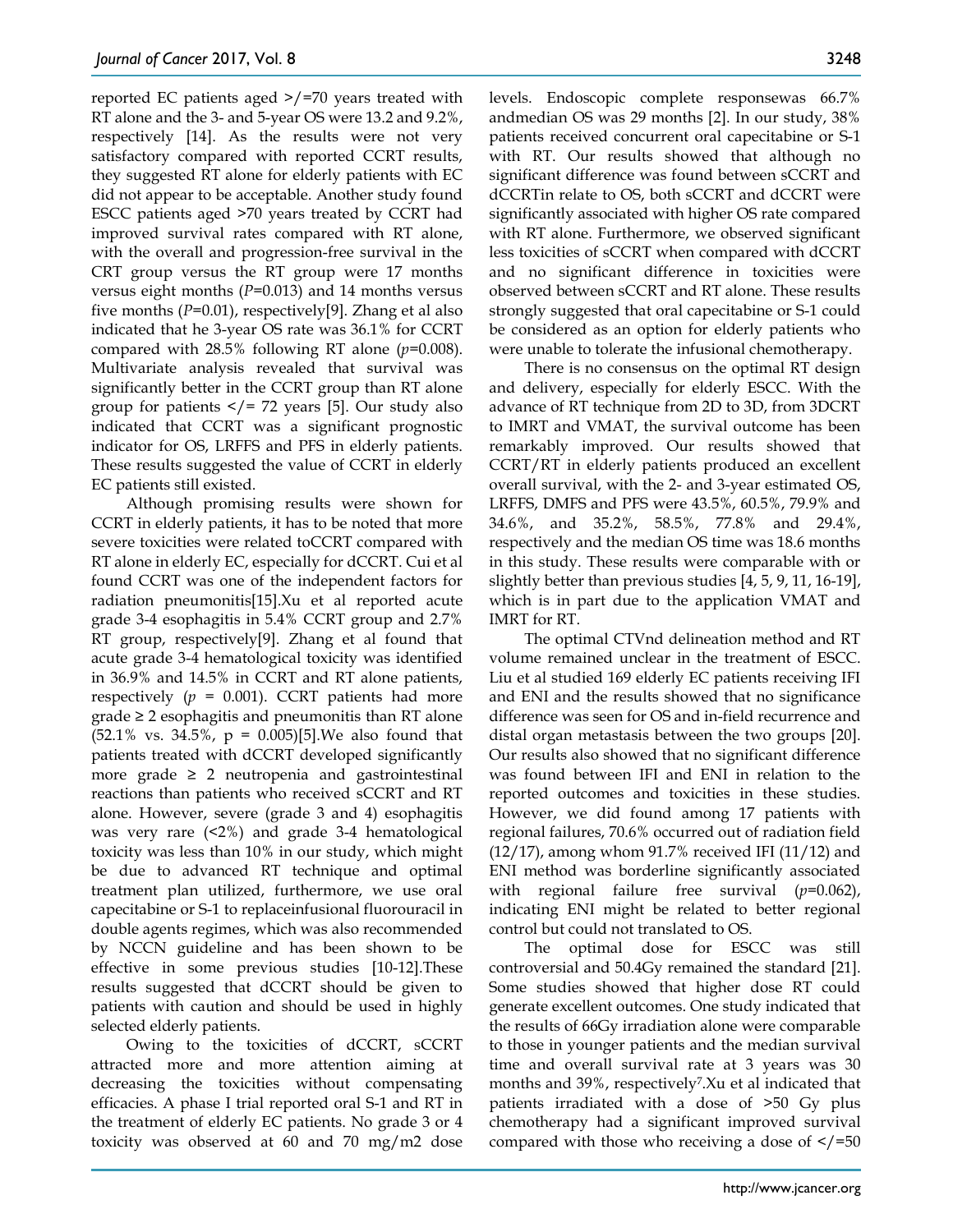Gy plus chemotherapy (18 vs. 14 months; *P*=0.049) [9]. We also found the GTV EQD2 dose  $\geq$  56 Gy was significantly associated with higher OS, DMFS and PFS (*p* value<0.05) and GTV EQD2 dose was an independent indicator for OS (*P*=0.020, HR=0.475). However, CTV EQD2 dose (50Gy as cutoff) was not significantly related with the reported outcomes and also the regional control rate (72.6% vs 87.3%, *P*=0.384) in this study. These results suggested the potential benefit of escalating GTV dose which was also confirmed by our results showing OS, LRFFS and PFS of patients using SIB technique to boost GTV dose and higher fraction dose ( $> 2Gy$ ) were both significantly higher than those using sequential boost technique and lower fraction dose (≤2 Gy) (*p* value<0.05). The failure pattern analysis also indicated that 65.4% patients had developed local failure and 81.3% local failure occurred in PGTVt, suggesting GTV should be prescribed a relatively higher dose based on precise target delineation and rigorous quality control as well as a careful evaluation of treatment plan to balance the benefits and toxicities.

Due to the retrospective nature, this study was limited by the potential confounding factors and the single institutional nature may also limit the applicability of our findings. Therefore, well-designed, larger multi-center prospective trials may be needed. Furthermore, detailed analysis of the nutrition status and late toxicities in elderly ESCC need to be performed in future studies.

# **Conclusion**

Our results confirmed that CCRT in elderly patients aged≥70 years had significant survival benefit compared to RT alone by using modern RT techniques, especially using Single oral agent. sCCRT had substantially less toxicities compared to dCCRT, and the toxicity was equivalent to RT alone. GTV dose ≥ 56 Gy and SIB technique were good options for definitive treatment of elderly ESCC patients.

# **Abbreviations**

ESCC: esophageal squamous cell carcinoma; RT: radiotherapy; CCRT: concurrent chemoradiation; sCCRT: single agent CCRT; dCCRT: double agents CCRT; IMRT: Intensity Modulated Irradiation Therapy; VMAT: Volumetric-Modulated Arc Therapy; SIB: Sequential or simultaneous integrated boost; EC: esophageal cancer; NCCN: National comprehensive Cancer Network; GTV: Gross tumor volume; CTV: clinical tumor volume; ENI: Elective Nodal Irradiation; AJCC: American Joint Committee on Cancer; EUS: endoscopic ultrasonography; CT: computed tomography; MRI: Magnetic resonance imaging; PET-CT: positron emission tomography-computed tomography; IFI: Involved Field Irradiation; ENI: Elective Nodal Irradiation; EQD2: equivalent dose in 2 Gy fraction; OS: Overall survival; LRFFS: loco-regional failure-free survival; DMFS: distance metastasis free survival; PFS: progression-free survival.

# **Supplementary Material**

Supplementary figures and tables. http://www.jcancer.org/v08p3242s1.pdf

# **Acknowledgements**

This work was supported by National Natural Science Foundation of China Grants 81101689 and 81372421.

# **Availability of data and materials**

Materials in the manuscript are available by contacting the author at zhaolinazln@outlook.ocm

# **Authors' contributions**

Drs. Mei Shi, and Steven H. Lin were principal investigators and contributed to the study design and approval of the final version of the manuscript. Drs. Lina zhao and Yongchun Zhou contributed to manuscript writing and data interpretation. Drs. Haitao Pan and Yutian Yin contributed to data analysis. Drs. Guangjin Chai, Yunfeng Mu and Feng Xiao contributed to data collection. All authors read and approved the final manuscript.

# **Competing Interests**

The authors have declared that no competing interest exists.

# **References**

- 1. Chen W, Zheng R, Baade PD, Zhang S, Zeng H, Bray F, et al. Cancer statistics in China, 2015. CA Cancer J Clin. 2016; 66: 115-32.
- 2. Ji Y, Qiu G, Sheng L, Sun X, Zheng Y, Chen M, et al. A phase I dose escalation study of S-1 with concurrent radiotherapy in elderly patients with esophageal cancer. J Thorac Dis. 2016; 8: 451-8.
- 3. Won E, Ilson DH. Management of localized esophageal cancer in the older patient. Oncologist. 2014; 19: 367-74.
- 4. Song T, Zhang X, Fang M, Wu S. Concurrent chemoradiotherapy using paclitaxel plus cisplatin in the treatment of elderly patients with esophageal cancer. Onco Targets Ther. 2015; 8: 3087-94.
- 5. Zhang P, Xi M, Zhao L, Shen JX, Li QQ, He LR, et al. Is there a benefit in receiving concurrent chemoradiotherapy for elderly patients with inoperable thoracic esophageal squamous cell carcinoma? PLoS One. 2014; 9: e105270.
- 6. Kawashima M, Kagami Y, Toita T, Uno T, Sugiyama M, Tamura Y, et al. Prospective trial of radiotherapy for patients 80 years of age or older with squamous cell carcinoma of the thoracic esophagus. Int J Radiat Oncol Biol Phys. 2006; 64: 1112-21.
- 7. Tougeron D, Di Fiore F, Thureau S, Berbera N, Iwanicki-Caron I, Hamidou H, et al. Safety and outcome of definitive chemoradiotherapy in elderly patients with oesophageal cancer. Br J Cancer. 2008; 99: 1586-92.
- 8. Takeuchi S, Ohtsu A, Doi T, Kojima T, Minashi K, Mera K, et al. A retrospective study of definitive chemoradiotherapy for elderly patients with esophageal cancer. Am J Clin Oncol. 2007; 30: 607-11.
- 9. Xu HY, Du ZD, Zhou L, Yu M, Ding ZY, Lu Y. Safety and efficacy of radiation and chemoradiation in patients over 70 years old with inoperable esophageal squamous cell carcinoma. Oncol Lett. 2014; 7: 260-6.
- 10. Iwase H, Shimada M, Tsuzuki T, Hirashima N, Okeya M, Hibino Y, et al. Concurrent chemoradiotherapy with a novel fluoropyrimidine, S-1, and